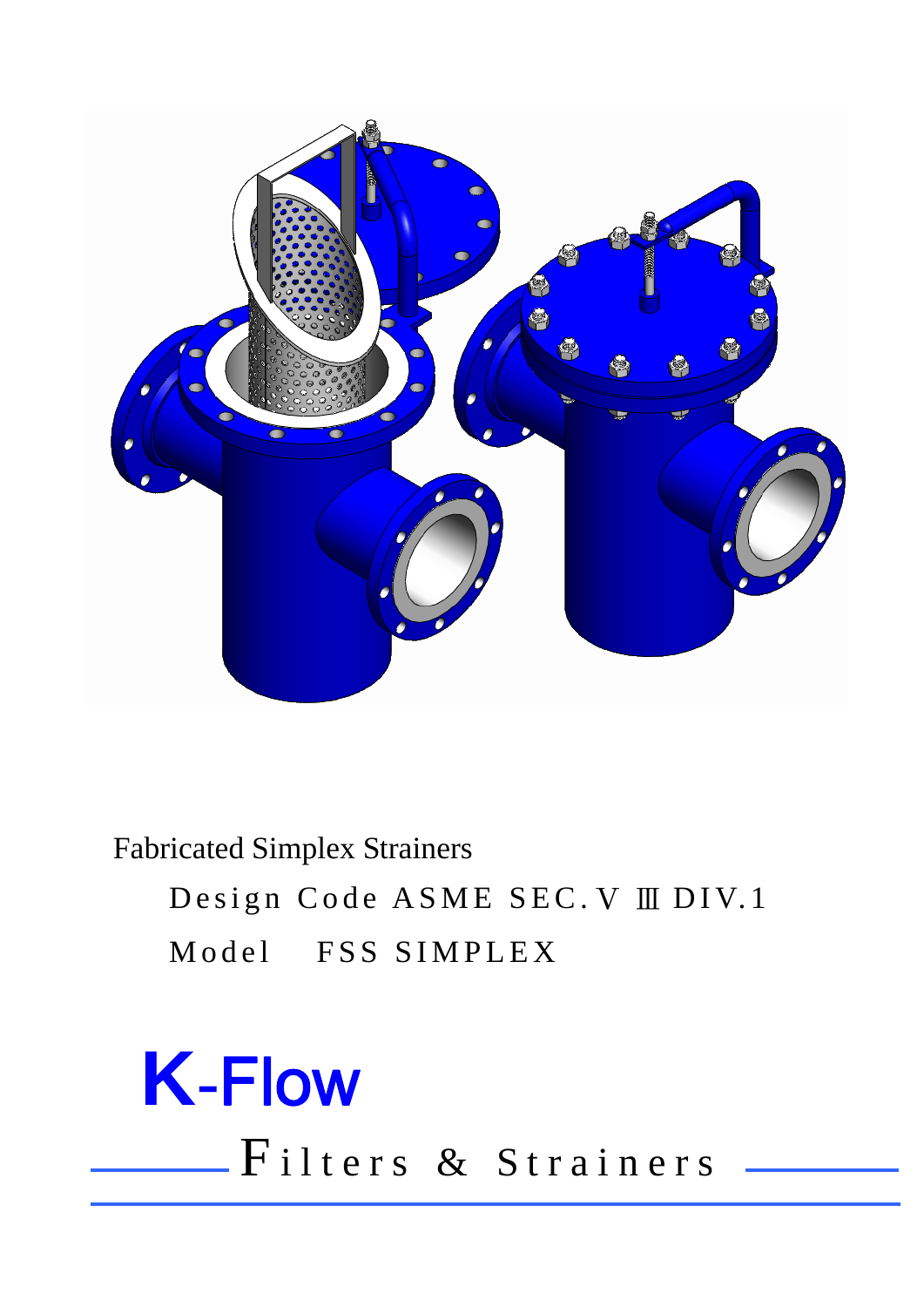A range of fabricated single basket strainers designed to complement the cast simplex filters for larger pipe sizes. The welded construction allows units to be designed for any application with respect to flow, pressure, material , design code etc.

Vessel configuration and closure can be arranged to suit client preference but a range of standard designs are available as illustrated below.



| <b>Design Pressure:</b>                    | Up to 16 Bar G                              |  |  |  |
|--------------------------------------------|---------------------------------------------|--|--|--|
| <b>Corrosion Allowance:</b>                | 3mm                                         |  |  |  |
| <b>Flanges:</b>                            | <b>ANSI B16.5 150/300RF</b>                 |  |  |  |
| <b>Design Code:</b>                        | $ASME$ sec. $V$ $III$ . Div. 1              |  |  |  |
| <b>Test Pressure:</b>                      | 15, 30 Bar G                                |  |  |  |
| <b>Typical materials of construction:</b>  |                                             |  |  |  |
| (or equivalent, depending on availability) |                                             |  |  |  |
| <b>Body and Cover:</b>                     | <b>ASTM A516-70</b>                         |  |  |  |
| <b>Flanges:</b>                            | <b>ASTM A105</b>                            |  |  |  |
| <b>Pipe:</b>                               | ASTM A106                                   |  |  |  |
| <b>Basket &amp; screen:</b>                | <b>Stainless steel</b><br>A240-304/316/316L |  |  |  |

## **OPTIONS**

- **Body/ Basket materials –Stainless Steel 304/316/316L , Duplex , Titanium , Hastelloy , Monel , Nickel ,etc.**
- **Bolted cover or quick opening closure**
- **Radiograph record**
- **Custom design to suit your requirements**
- **Independent inspection report**
- **20,40,60,80 ,100,120mesh**

| COARSE STRAINERS (Basket area 7 times pipe cross sectional area) |      |             |      |      |     |                                          |  |  |  |  |
|------------------------------------------------------------------|------|-------------|------|------|-----|------------------------------------------|--|--|--|--|
| <b>SIZE</b>                                                      | A    | B           | C    | D    | E   | TYPICAL WATER FLOW (m <sup>3</sup> /hr)§ |  |  |  |  |
| 4"<br>$-100$ mm                                                  | 440  | 290         | 510  | 920  |     | 40                                       |  |  |  |  |
| 6"<br>$-150$ mm                                                  | 500  | 350         | 590  | 1120 |     | 60                                       |  |  |  |  |
| 8"<br>$-200$ mm                                                  | 600  | 420         | 703  | 1290 | 309 | 390                                      |  |  |  |  |
| $10" - 250$ mm                                                   | 650  | 665         | 1000 | 1910 | 340 | 430                                      |  |  |  |  |
| $12" - 300$ mm                                                   | 700  | 665         | 1055 | 1975 | 405 | 735                                      |  |  |  |  |
| $14" - 350$ mm                                                   | 750  | 665         | 1055 | 1975 | 405 | 765                                      |  |  |  |  |
| $16'' - 400$ mm                                                  | 900  | 765         | 1185 | 2270 | 430 | 970                                      |  |  |  |  |
| $18" - 460$ mm                                                   | 1000 | 825         | 1275 | 2390 | 500 | 1340                                     |  |  |  |  |
| $20" - 500$ mm                                                   | 1140 | 875         | 1400 | 2700 | 565 | 1500                                     |  |  |  |  |
| $24" - 600$ mm                                                   | 1300 | 919<br>1700 |      |      |     | 2400                                     |  |  |  |  |
| $26$ " - 650mm                                                   | 1400 | 1020        | 1700 |      |     | 2500                                     |  |  |  |  |

§ Typical water flow which results in clean pressure drop of 0.05Kg/cm²(0.71PSI). Refer to K-flow for confirmation of pressure loss on your specific conditions.

# Contact K-flow for sizing.

Our policy is one of continuous improvement and we reserve the right to alter any details of our products at any time without giving notice.



K-FLOW Engineering CO., LTD. 120-1. Niaosong 3<sup>rd</sup> Street, Yongkang City, Tainan, Taiwan, R.O.C. Telephone : (06)-242-3111, Fax : (06)-242-5699 E-Mail:kflow@seed.net.tw